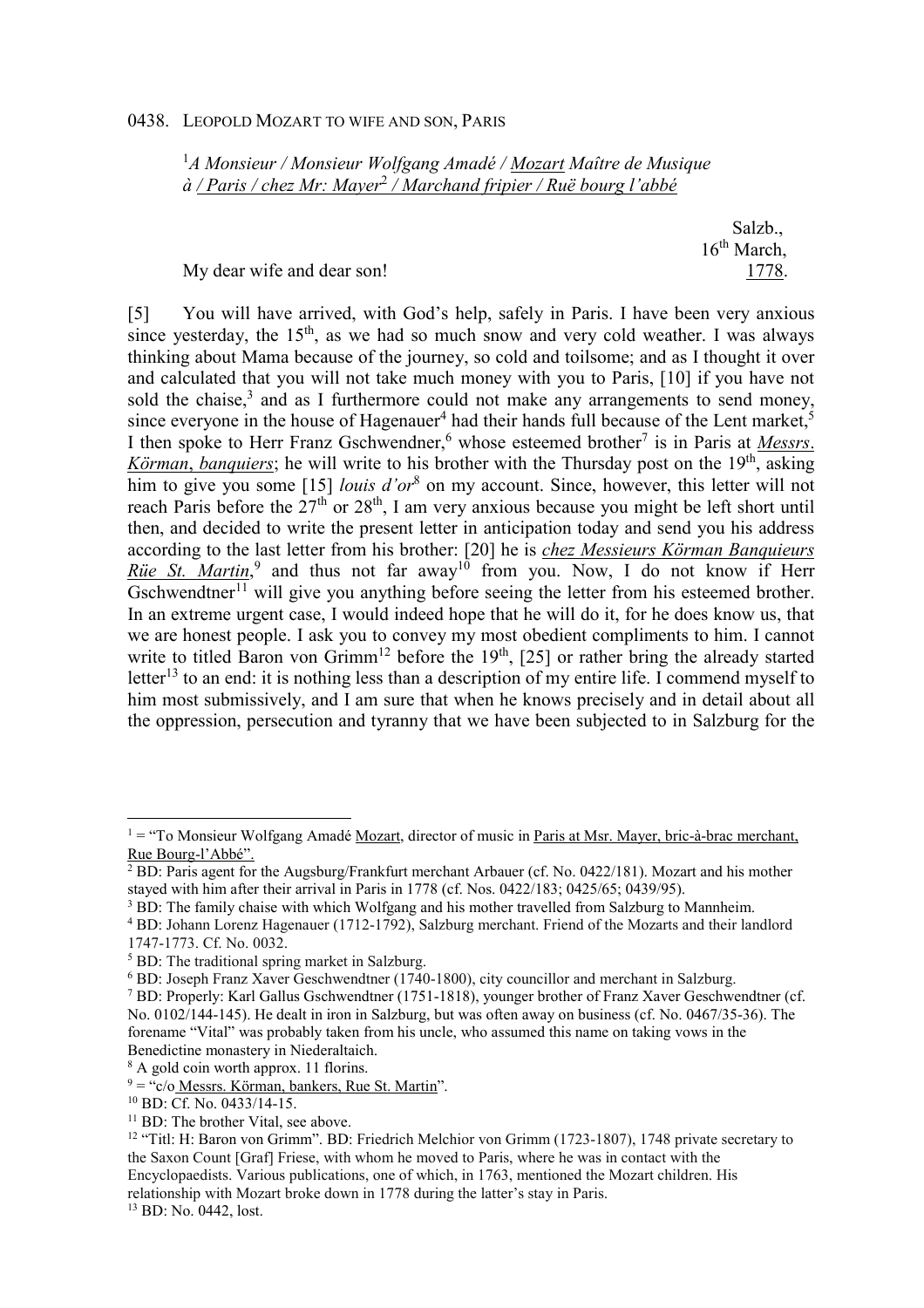last six years,<sup>14</sup> this will arouse his compassion and move his heart to help us.  $[30]$  – He can surely not have exchanged his tender heart in Russia<sup>15</sup> for the heart of a Muscovite. The Senior Master of the Kitchen, Baron Pranck,<sup>16</sup> became a colonel<sup>17</sup> in place of his brother,<sup>18</sup> and a Baron Dückher,<sup>19</sup> currently in Austrian service, became a major.<sup>20</sup> Never were such astonishing preparations made for war<sup>21</sup> as in Austria at this moment; [35] everyone is going to Königsgräz and Olmütz. The Emperor will take the field with an escort of 6000 men, namely 3000 Hungarian noblemen, and of the other 3000, some will be sharpshooters from Tyrol. Laudon<sup>22</sup> is the field marshal.<sup>23</sup> I could not write down here all the most significant preparations about which Herr Gscheider, <sup>24</sup> who knows this in detail from his superior, has written from Vienna. [40] The King of Prussia<sup>25</sup> has sent a very mocking and sensitive letter<sup>26</sup> to the Emperor<sup>27</sup> regarding the Austrian demands and the lands of the Bavarian Elector.<sup>28</sup> Today, memoranda reached the merchants here concerning fake, valueless Prussian thalers, minted this year and with which they have just paid for the horses [45] which the Prussians arranged to purchase partly within Turkish territory and localities and partly on Polish soil. I hope to hear something good from both of you soon. Read this news to Herr Gschwendner. I and Nannerl kiss you both a million times and I am, as always, your Mzt

<sup>25</sup> "Der König von Preussen": Frederick II (the Great).

 $\overline{a}$ <sup>14</sup> BD: 6 years since Hieronymus became Archbishop: Hieronymus Joseph Franz de Paula, Count [Graf] Colloredo (1732-1812), Prince-Archbishop [Fürst-Erzbischof] of Salzburg from 1772. Employer of Leopold and, for a time, of Wolfgang. Cf. No. 0263/9.

<sup>&</sup>lt;sup>15</sup> BD: His most recent official journey. Cf. No. 0427/14-15.

<sup>16</sup> "Oberstküchenmeister Baron Pranck". BD: Andrea Gottlieb, Baron [Freiherr] von Pranck (1720-1793), brother of Franz Xaver Gottlieb. Studied with support from his godfather Andreas Jakob, Count [Graf] Dietrichstein, the Archbishop of Salzburg 1747-1753. After a military career, occupied various positions at court, including master of the kitchens. Later, after his brother, city commander [Stadtkommandant] of Salzburg.

<sup>&</sup>lt;sup>17</sup> "Oberster".

<sup>18</sup> BD: Franz Xaver Gottlieb, Baron [Freiherr] von Pranck (1719-1777). Had a military career in Salzburg, from 1765 Military Adviser [Kriegsrat]; from 1766 City Commandant [Stadtkommandant] in Salzburg. Not related to the Leopold, Count [Graf] Pranck of No. 0346/22.

<sup>&</sup>lt;sup>19</sup> BD: Ferdinand Dück(h)er, Freiherr von Haslau (1740-1814), from 1778 in charge of the Salzburg police, member of the war council [Hofkriegsrat]. After a long military career, he received his pension in 1806. <sup>20</sup> "Major".

<sup>&</sup>lt;sup>21</sup> BD: In the War of the Bavarian Succession, the Austrian Emperor [Kaiser] did not heed any of the notes and warnings about the use of military force given to him by his mother Maria Theresia. He took up position in Königgrätz and Gitschin with 200,000 men (cf. No. 0448/153-154), while field marshal [Feldmarschall] Laudon advanced as far as Reichenberg on the Saxon border with 75,000 men.

<sup>&</sup>lt;sup>22</sup> BD: Gideon, Baron [Freiherr] von Laudon (Loudon) (1717-1790), Deutsch Bild No. 515. A Russian officer until 1739, joined the Austrian army in 1743. Conquered Belgrade in 1789 during the Turkish war. Mozart wrote funeral music (KV 594), apparently heard in a "mausoleum" erected for Laudon in 1791 (Deutsch Bild No. 516).

<sup>&</sup>lt;sup>23</sup> "Feldmarschall".

 $^{24}$  BD: Mentioned in No. 0163/27-28, but otherwise nothing is known about him.

<sup>&</sup>lt;sup>26</sup> BD: At the urging of Maria Theresia, who sought all possible means of avoiding war, the Austrian Emperor Joseph II wrote to Frederick II of Prussia. Frederick's reply was in a mocking tone and presented unjustified demands. Frederick communicated this correspondence to the King of France, Louis XVI. <sup>27</sup> "Kayser". BD: Joseph II.

<sup>28</sup> "Churbayr Lande". BD: Karl Theodor (1724-1799). Studied in Leyden and Leuven. From 1742 Elector [Kurfürst] of the Palatinate, where he encouraged the arts in Mannheim, and from  $30<sup>th</sup>$  December, 1777, Elector of Bavaria. Cf. No. 0363/30. When he succeeded the childless Maximilian III Joseph of Bavaria in December, 1777, the lands of Bavaria and the Palatinate were re-united for the first time since the Treaty of Pavia in 1329. There followed the War of the Bavarian Succession, which ended on 13<sup>th</sup> May, 1779 after Prussian intervention.